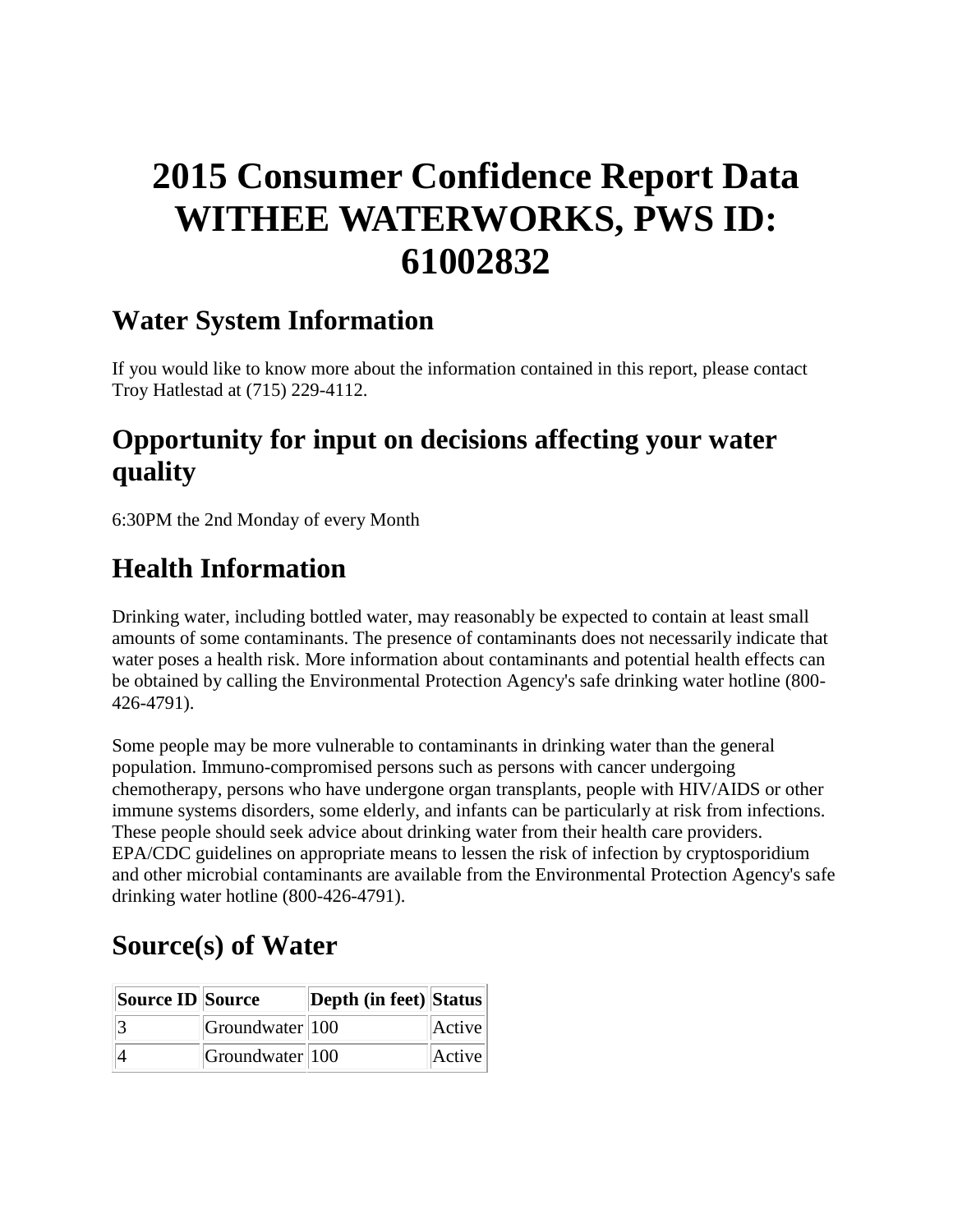To obtain a summary of the source water assessment please contact, Troy Hatlestad at (715) 229- 4112.

# **Educational Information**

The sources of drinking water, both tap water and bottled water, include rivers, lakes, streams, ponds, reservoirs, springs and wells. As water travels over the surface of the land or through the ground, it dissolves naturally occurring minerals and, in some cases, radioactive material, and can pick up substances resulting from the presence of animals or from human activity.

Contaminants that may be present in source water include:

- Microbial contaminants, such as viruses and bacteria, which may come from sewage treatment plants, septic systems, agricultural livestock operations and wildlife.
- Inorganic contaminants, such as salts and metals, which can be naturally-occurring or result from urban stormwater runoff, industrial or domestic wastewater discharges, oil and gas production, mining or farming.
- Pesticides and herbicides, which may come from a variety of sources such as agriculture, urban stormwater runoff and residential uses.
- Organic chemical contaminants, including synthetic and volatile organic chemicals, which are by-products of industrial processes and petroleum production, and can also come from gas stations, urban stormwater runoff and septic systems.
- Radioactive contaminants, which can be naturally occurring or be the result of oil and gas production and mining activities.

In order to ensure that tap water is safe to drink, EPA prescribes regulations that limit the amount of certain contaminants in water provided by public water systems. FDA regulations establish limits for contaminants in bottled water, which shall provide the same protection for public health.

### **Definitions**

| <b>Term</b> | <b>Definition</b>                                                                                                                                                                                    |
|-------------|------------------------------------------------------------------------------------------------------------------------------------------------------------------------------------------------------|
| AL          | Action Level: The concentration of a contaminant which, if exceeded, triggers<br>treatment or other requirements which a water system must follow.                                                   |
| <b>MCL</b>  | Maximum Contaminant Level: The highest level of a contaminant that is allowed in<br>drinking water. MCLs are set as close to the MCLGs as feasible using the best<br>available treatment technology. |
| <b>MCLG</b> | Maximum Contaminant Level Goal: The level of a contaminant in drinking water<br>below which there is no known or expected risk to health. MCLGs allow for a<br>margin of safety.                     |
| <b>MFL</b>  | million fibers per liter                                                                                                                                                                             |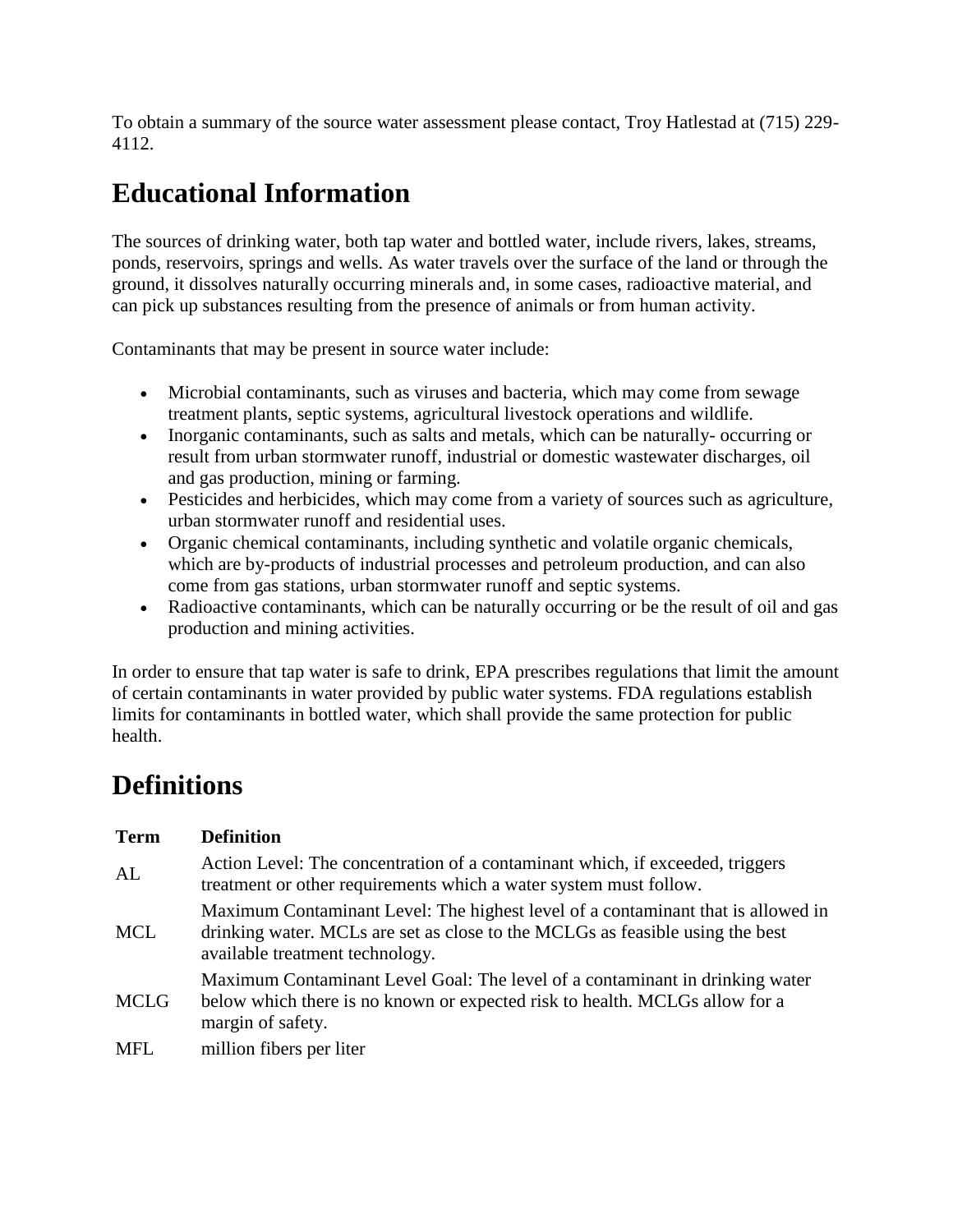| <b>Term</b> | <b>Definition</b>                                                                                                                                                                                                                                      |  |  |  |  |  |  |  |
|-------------|--------------------------------------------------------------------------------------------------------------------------------------------------------------------------------------------------------------------------------------------------------|--|--|--|--|--|--|--|
| <b>MRDL</b> | Maximum residual disinfectant level: The highest level of a disinfectant allowed in<br>drinking water. There is convincing evidence that addition of a disinfectant is<br>necessary for control of microbial contaminants.                             |  |  |  |  |  |  |  |
| MRDLG       | Maximum residual disinfectant level goal: The level of a drinking water disinfectant<br>below which there is no known or expected risk to health. MRDLGs do not reflect<br>the benefits of the use of disinfectants to control microbial contaminants. |  |  |  |  |  |  |  |
|             | mrem/year millirems per year (a measure of radiation absorbed by the body)                                                                                                                                                                             |  |  |  |  |  |  |  |
| <b>NTU</b>  | Nephelometric Turbidity Units                                                                                                                                                                                                                          |  |  |  |  |  |  |  |
| pCi/l       | picocuries per liter (a measure of radioactivity)                                                                                                                                                                                                      |  |  |  |  |  |  |  |
| ppm         | parts per million, or milligrams per liter (mg/l)                                                                                                                                                                                                      |  |  |  |  |  |  |  |
| ppb         | parts per billion, or micrograms per liter (ug/l)                                                                                                                                                                                                      |  |  |  |  |  |  |  |
| ppt         | parts per trillion, or nanograms per liter                                                                                                                                                                                                             |  |  |  |  |  |  |  |
| ppq         | parts per quadrillion, or picograms per liter                                                                                                                                                                                                          |  |  |  |  |  |  |  |
| <b>TCR</b>  | <b>Total Coliform Rule</b>                                                                                                                                                                                                                             |  |  |  |  |  |  |  |
| <b>TT</b>   | Treatment Technique: A required process intended to reduce the level of a<br>contaminant in drinking water.                                                                                                                                            |  |  |  |  |  |  |  |

# **Detected Contaminants**

Your water was tested for many contaminants last year. We are allowed to monitor for some contaminants less frequently than once a year. The following tables list only those contaminants which were detected in your water. If a contaminant was detected last year, it will appear in the following tables without a sample date. If the contaminant was not monitored last year, but was detected within the last 5 years, it will appear in the tables below along with the sample date.

#### **Disinfection Byproducts**

| <b>Contaminant</b><br>$ $ (units) |          | $\left\Vert \text{Site} \right\Vert \text{MCL} \left\Vert \text{MCLG} \right\Vert_{\mathbf{T}}^{\text{Level}}.$ | Found | Range | <b>Sample</b><br>Date (if<br>prior to<br>$ 2015\rangle$ | <b>Violation</b>       | Typical Source<br>of Contaminant                |
|-----------------------------------|----------|-----------------------------------------------------------------------------------------------------------------|-------|-------|---------------------------------------------------------|------------------------|-------------------------------------------------|
| $HAAS$ (ppb)                      | $DBP$ 60 | 60                                                                                                              | 12    | 12    |                                                         | $\overline{\text{No}}$ | By-product of<br>drinking water<br>chlorination |
| <b>TTHM</b> (ppb)                 | DBP 80   | 10                                                                                                              | 29.7  | 29.7  |                                                         | $\overline{\text{No}}$ | By-product of<br>drinking water<br>chlorination |

#### **Inorganic Contaminants**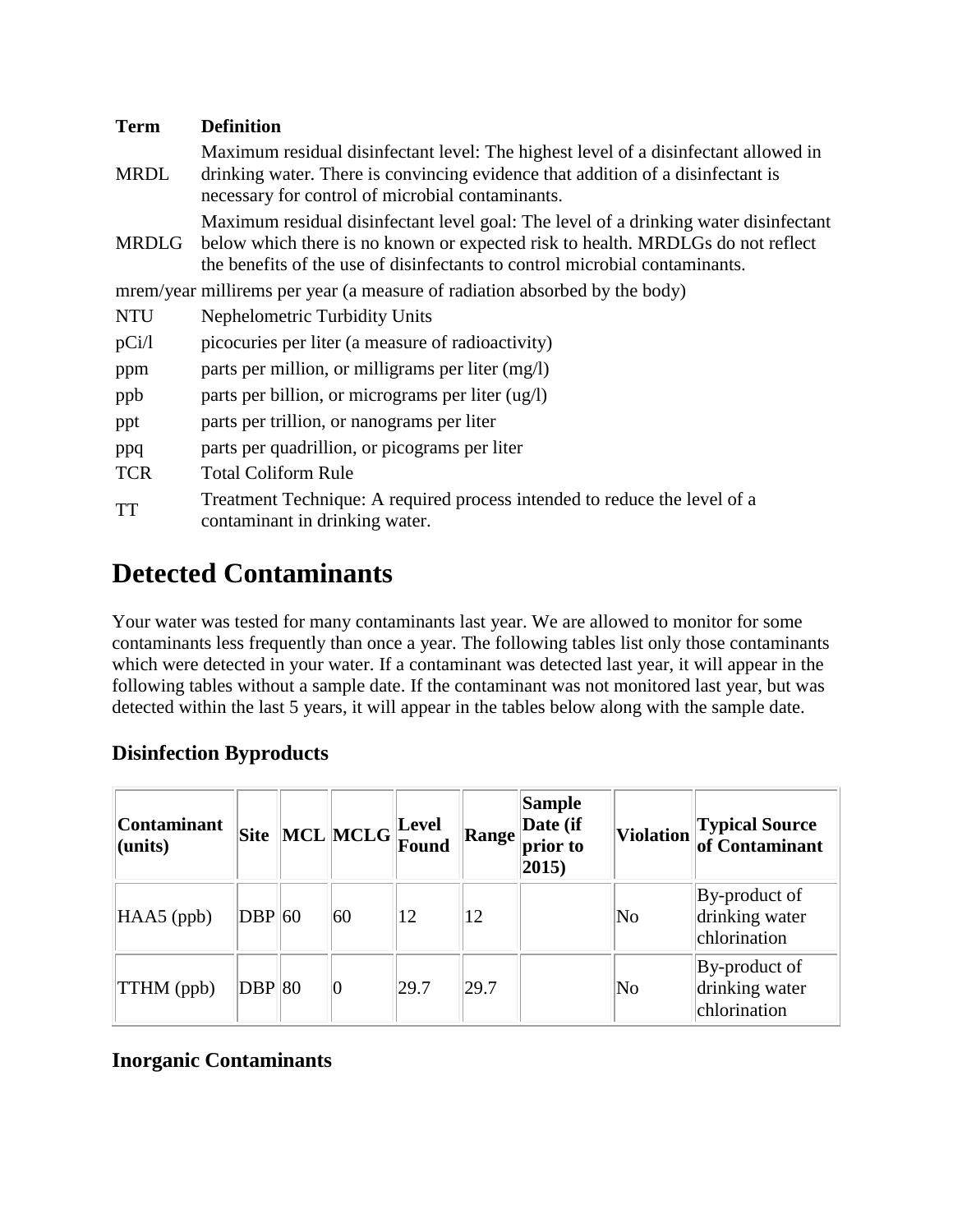| <b>Contaminant</b><br>(units)        |                | Site MCL MCLG  | Level<br><b>Found</b> | <b>Range</b> | <b>Sample</b><br>Date (if<br>prior to<br>2015) | <b>Violation</b>       | <b>Typical Source of</b><br>Contaminant                                                                                                                         |
|--------------------------------------|----------------|----------------|-----------------------|--------------|------------------------------------------------|------------------------|-----------------------------------------------------------------------------------------------------------------------------------------------------------------|
| <b>BARIUM</b><br>(ppm)               | $\overline{2}$ | $\overline{2}$ | 0.075                 | 0.075        | 4/7/2014                                       | No                     | Discharge of drilling<br>wastes; Discharge<br>from metal<br>refineries; Erosion of<br>natural deposits                                                          |
| <b>FLUORIDE</b><br>(ppm)             | $\vert 4$      | $\vert 4$      | 0.3                   | 0.3          | 4/7/2014                                       | $\overline{\text{No}}$ | Erosion of natural<br>deposits; Water<br>additive which<br>promotes strong<br>teeth; Discharge<br>from fertilizer and<br>aluminum factories                     |
| <b>NICKEL</b><br>(ppb)               | 100            |                | 1.2000                |              | 1.2000 4/7/2014                                | No                     | Nickel occurs<br>naturally in soils,<br>ground water and<br>surface waters and is<br>often used in<br>electroplating,<br>stainless steel and<br>alloy products. |
| <b>NITRATE</b><br>$(N03-N)$<br>(ppm) | 10             | 10             | 0.03                  | 0.03         |                                                | No                     | Runoff from<br>fertilizer use;<br>Leaching from septic<br>tanks, sewage;<br>Erosion of natural<br>deposits                                                      |
| <b>SODIUM</b><br>(ppm)               | n/a            | n/a            | 19.00                 | 19.00        | 4/7/2014                                       | $\overline{\text{No}}$ | n/a                                                                                                                                                             |

| Contaminant   Action<br>$ $ (units) | <b>Level</b>   | <b>MCLG</b> | 90th<br><b>Percentile</b> $\#$ of<br>Level<br>Found | <b>Results</b>                                     | <b>Sample</b><br>Date (if<br>prior to<br>2015) | Violation | Typical Source<br>of Contaminant                                                     |
|-------------------------------------|----------------|-------------|-----------------------------------------------------|----------------------------------------------------|------------------------------------------------|-----------|--------------------------------------------------------------------------------------|
| <b>COPPER</b><br>$\gamma$ (ppm)     | $AL=1.3$   1.3 |             | 0.7000                                              | $\vert 0$ of 10<br>results<br>were<br>above<br>the | 6/25/2013                                      | No        | Corrosion of<br>household<br>plumbing<br>systems; Erosion<br>of natural<br>deposits; |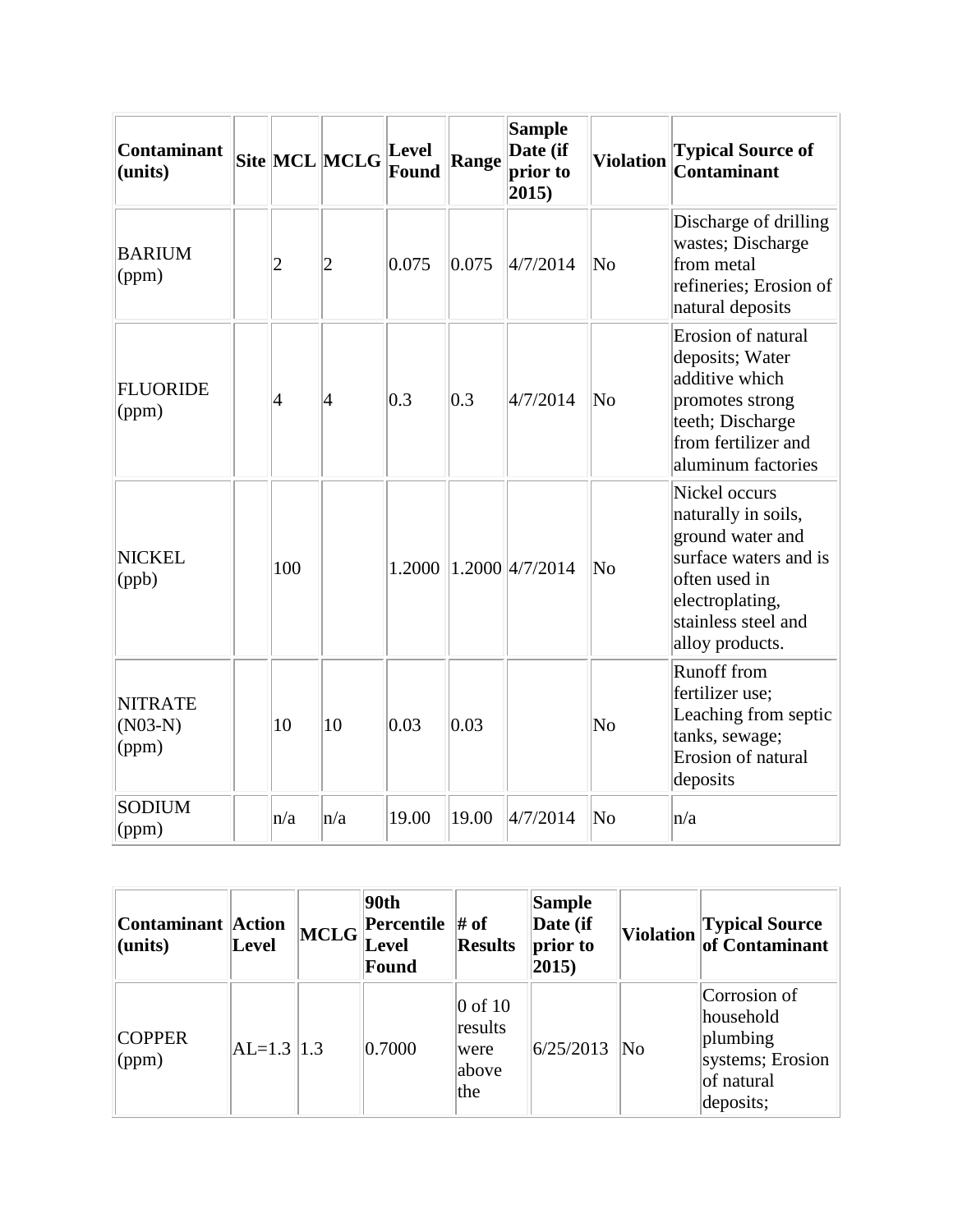| <b>Contaminant Action</b><br>(units) | Level   | $\left  \text{MCLG} \right $ | 90th<br>Percentile # of<br><b>Level</b><br>Found | <b>Results</b>                                                   | <b>Sample</b><br>Date (if<br>prior to<br>$ 2015\rangle$ | <b>Violation</b>       | <b>Typical Source</b><br>of Contaminant                                             |
|--------------------------------------|---------|------------------------------|--------------------------------------------------|------------------------------------------------------------------|---------------------------------------------------------|------------------------|-------------------------------------------------------------------------------------|
|                                      |         |                              |                                                  | action<br>level.                                                 |                                                         |                        | Leaching from<br>wood<br>preservatives                                              |
| $LEAD$ (ppb)                         | $AL=15$ | $\vert 0 \vert$              | 8.50                                             | $0$ of 10<br>results<br>were<br>above<br>the<br>action<br>level. | 6/25/2013                                               | $\overline{\text{No}}$ | Corrosion of<br>household<br>plumbing<br>systems; Erosion<br>of natural<br>deposits |

#### **Volatile Organic Contaminants**

| Contaminant (units)                | Sit<br>e | MC<br>╙ | MCL<br>G | Level<br>Foun<br>d | Rang<br>le                | <b>Sampl</b><br>e Date<br>$\overline{f}$<br>prior<br>to<br>$ 2015\rangle$ | <b>Violatio</b><br>n   | <b>Typical</b><br>Source of<br><b>Contaminant</b>                 |
|------------------------------------|----------|---------|----------|--------------------|---------------------------|---------------------------------------------------------------------------|------------------------|-------------------------------------------------------------------|
| $ 1,2-$<br>DICHLOROETHANE<br>(ppb) |          | 5       | 0        | 0.0                | $ 0.0 -$<br>$ 0.2\rangle$ |                                                                           | $\overline{\text{No}}$ | Discharge<br>from industrial<br>chemical<br>factories             |
| <b>DICHLOROMETHAN</b><br>$E$ (ppb) |          | 5       | 0        | 0.1                | $ 0.0 -$<br>0.4           |                                                                           | $\overline{\text{No}}$ | Discharge<br>from<br>pharmaceutica<br>1 and chemical<br>factories |

#### **Additional Health Information**

If present, elevated levels of lead can cause serious health problems, especially for pregnant women and young children. Lead in drinking water is primarily from materials and components associated with service lines and home plumbing. Withee Waterworks is responsible for providing high quality drinking water, but cannot control the variety of materials used in plumbing components. When your water has been sitting for several hours, you can minimize the potential for lead exposure by flushing your tap for 30 seconds to 2 minutes before using water for drinking or cooking. If you are concerned about lead in your water, you may wish to have your water tested. Information on lead in drinking water, testing methods, and steps you can take